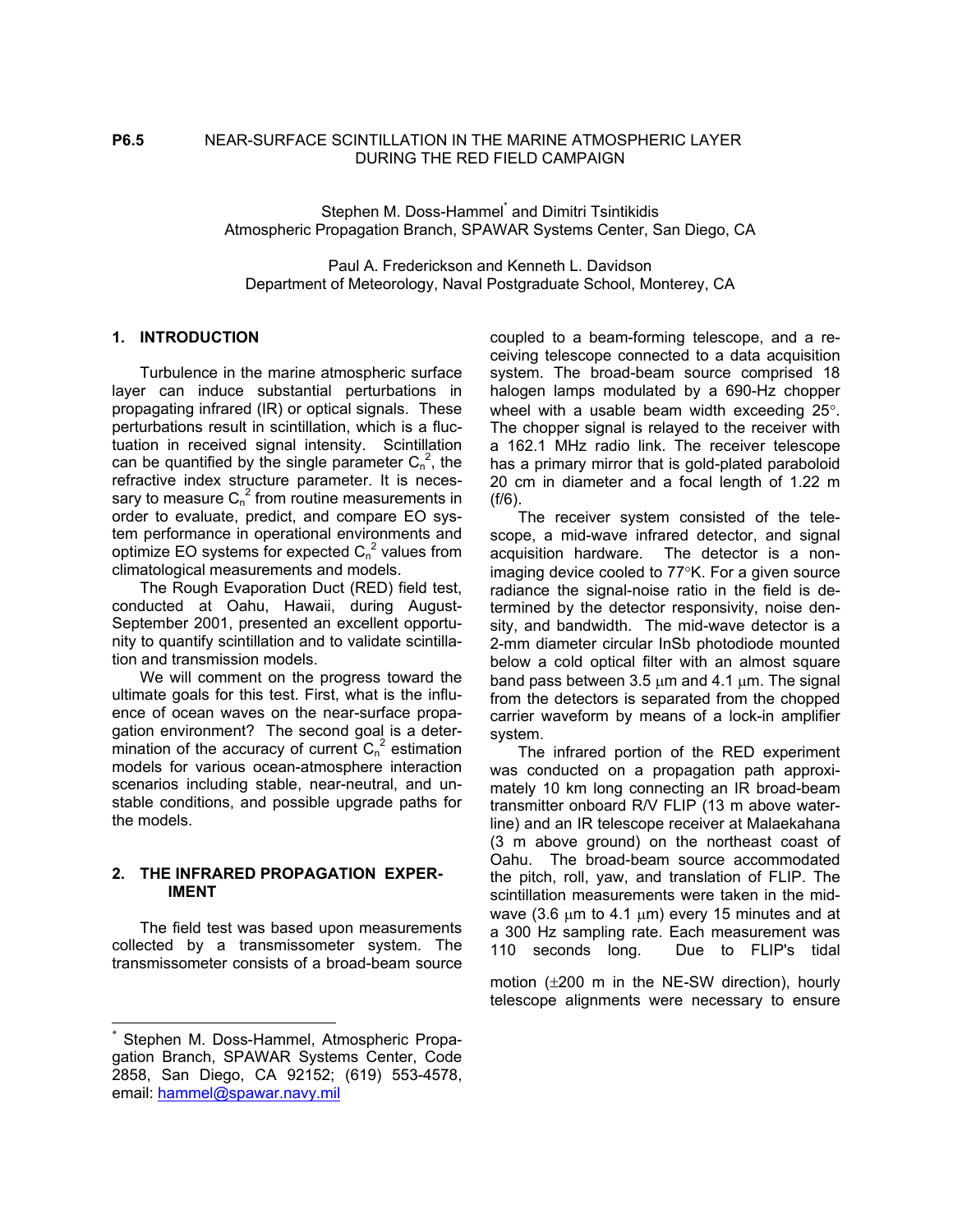proper signal reception. The data collection process occurred almost uninterruptedly for 16 continuous days.

The meteorological data were measured using the Naval Postgraduate School (NPS) `flux' buoy that was anchored approximately in the middle of the transmissometer path. The suite of meteorological instruments onboard the NPS flux buoy provided near-surface meteorology: air temperature, pressure, humidity (at various heights), wind speed and direction, sea surface temperature. In addition, air-sea fluxes and optical turbulence was measured. The NPS buoy meteorological data is a crucial element in the analysis of the transmission and scintillation time-series. Concurrent environmental measurements were obtained from a meteorological station mounted on top of a 30-ft mast outside the receiver station.

### **3. DATA ANALYSIS**

There are two components of the infrared signal analysis. First we will utilize the abundant meteorological and surface flux measurements made during the test. The data from the mid-path meteorological buoy will be an essential part of this effort. The second component is a signal processing effort. The signal levels recorded from the field test are unexpectedly weak and it is meaningless to perform  $\dot{C}_n^2$  calculations using raw, unfiltered data. An approach to separate signal from noise without destroying the turbulent nature of infrared signal is necessary, and we will describe our use of a wavelet filtering scheme to attempt to accomplish the task.

The analysis of scintillation data for the RED test proved to be especially problematic. For transmission measurements the data acquisition mandated an averaging over a one minute interval, while the scintillation measurements required a 300 Hz sampling rate. Calculation of the expected free-space intensity for the system impelled us to set the voltage scale high enough to capture events at twice the free-space value of 1.02 mV. Almost all of the recorded data were below 0.4 mV. This compounded the usual noise problems by introducing digitization noise as well.

## **3.1 Wavelet Filtering**

The intensity time-series data was filtered using a Daubechies wavelet filter (Daubechies 1992). Each scintillation data-set consisted of  $2^{15}$ samples, collected at a 300 Hz rate. In the wavelet analysis the time-series data is transformed from

 $2^{15}$  signal amplitudes to  $2^{15}$  wavelet coefficients.



**Figure 1: A 2-second infrared signal segment and the corresponding low-, mid-, and high-pass filtered components.**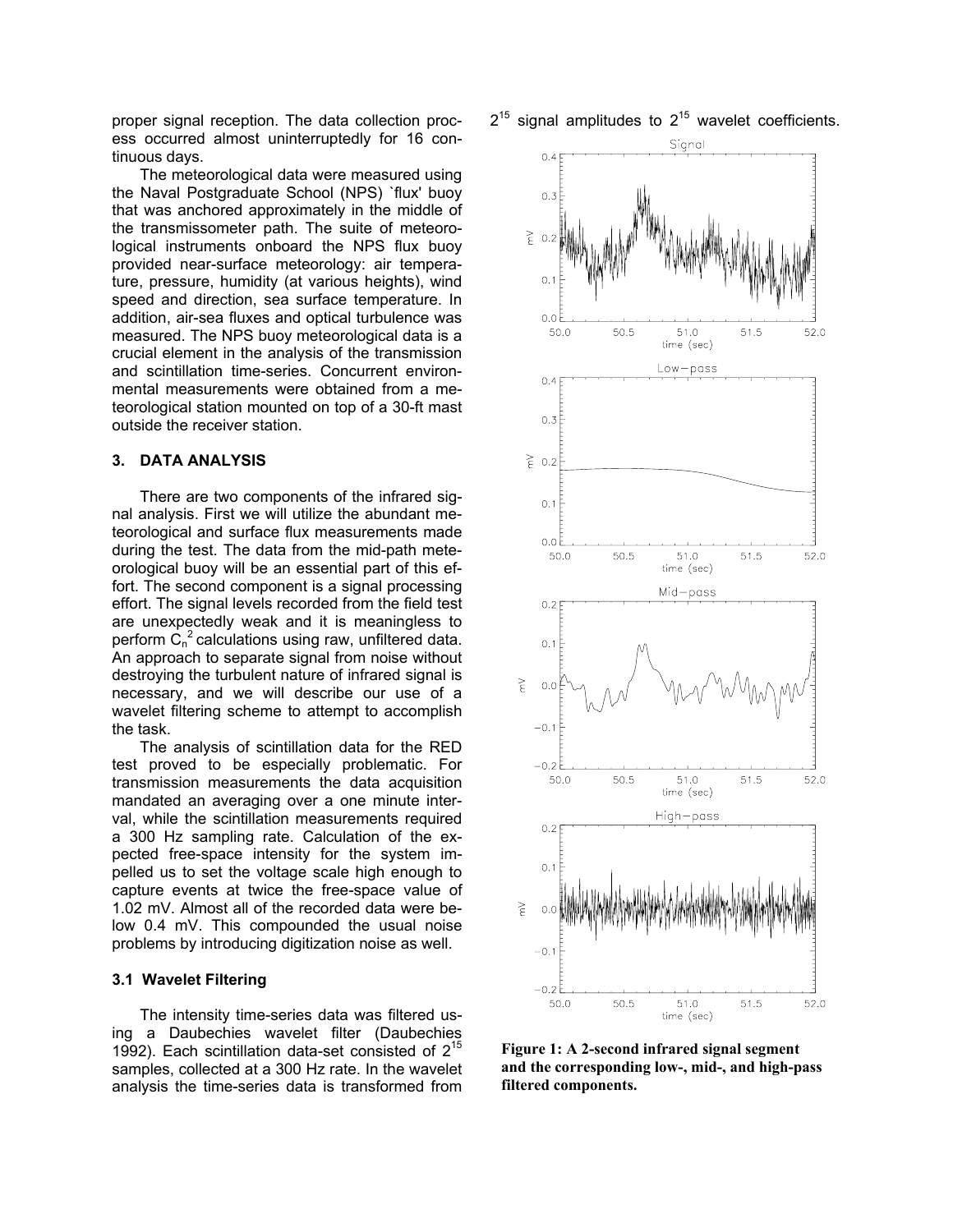Each wavelet coefficient represents the correlation between a wavelet of a particular scale at a particular location in the time-series. For our data, there are 15 wavelet scales.

Our implementation of the wavelet transform generates a filter bank that trisects the data. After transforming to the wavelet scale space, two band cut-offs are selected, corresponding to a low-pass and a high-pass filter set, with a remaining middle band. The low-pass filter consisted of the six largest wavelet scales, and in frequency-space this roughly corresponded to all the data less than 1 Hz in frequency. The high-pass filter consists of the four smallest wavelet scales, and in frequency space these scales roughly represent the frequency components greater than 35 Hz.

The partition of the signal components into three bands is shown in Fig.1. The nature of the three bands can be seen in the figure with the unfiltered signal appearing in the uppermost panel. The second panel shows the low-pass band, which corresponds to the mean signal level and contains only low-frequency modulations of what is sometimes called the transmission value. The bottom panel, with the high-pass band, contains the high-frequency component. The high-pass band contains much of the system noise that accumulates in the data-analysis sequence. Finally, the mid-pass band contains the portion of the signal that generates most of the variance that is generated by scintillation effects for the full timeseries.

#### **3.2 Signal-Noise Ratio**

The filtering process described above has been applied to previous field datasets (Doss-Hammel, 2002, and Tsintikidis, 2002) and for those cases, the amplitude of the high-frequency was substantially smaller than the amplitude of the mid-pass band. We have calculated the signalnoise ratio *SNR* for these filtering operations:

$$
SNR = 10 \log_{10} \left( \frac{\sigma_{mid}^2}{\sigma_{high}^2} \right)
$$
 (1)

For most of our previous applications we have found that *SNR*>20. With a *SNR* at this level we can be assured that the mid-pass band contains almost all of the fluctuations induced by turbulence, and that the overall signal is not unduly contaminated by noise.

In this test, the signal quality was much poorer. As can be seen in fig. 1, we can no longer assume that the signal displayed in the mid-pass band is primarily due to turbulence-induced scintillation. The noise evident in the high-pass band must be assumed to contaminate the mid-pass band as well, and the noise contribution in that band is substantial. A signal with noise will generate a larger variance than the same signal without noise.

An additional problem with the  $C_n^2$  calculation developed due to the geometry of the propagation path. The bearing of FLIP from the receiver site was 86°, and the sunrise azimuth varied from 80.4° to 86.8° over the fifteen-day test period. Solar glint into the receiver field of view increased the variance for approximately 3 hours after sunrise in each of the daily  $C_n^2$  calculations.

A typical 24-hour record of *SNR* is shown in fig. 2. It is apparent that the *SNR* never exceeds 5 and that *SNR*<0 for the early morning solar interference part of the day.



**Figure 2: The signal-noise ratio in dB for the day 246 (shown in local time). Note that the solar interference in the morning sharply increases the noise level.** 

To calculate the infrared turbulence we determine  $C_n^2$  using a saturation-resistant method (Hill 1978, Wang 1978):

$$
C_n^2 = C_0 \sigma_{\ln I}^2 D_t^{\frac{7}{3}} L^{-3}
$$
 (2)

where L=10470 m is the propagation path length from transmitter to receiver;  $D_t$  is the transmitting aperture diameter;  $\sigma_{\ln I}^2$  is the variance of the normalized log-intensity; and the factor  $C_0$  is a function of the ratio between the receiver and transmitter apertures. The signal-noise ratio is a troublesome problem which we had not encountered in this severity during previous field experiments. The low values of *SNR* make any variance calculation for the last 5 days of the experiment unreliable. The calculations for the other days must be considered to be contaminated with some amount of noise: the measured infrared  $C_n^2$  is lar